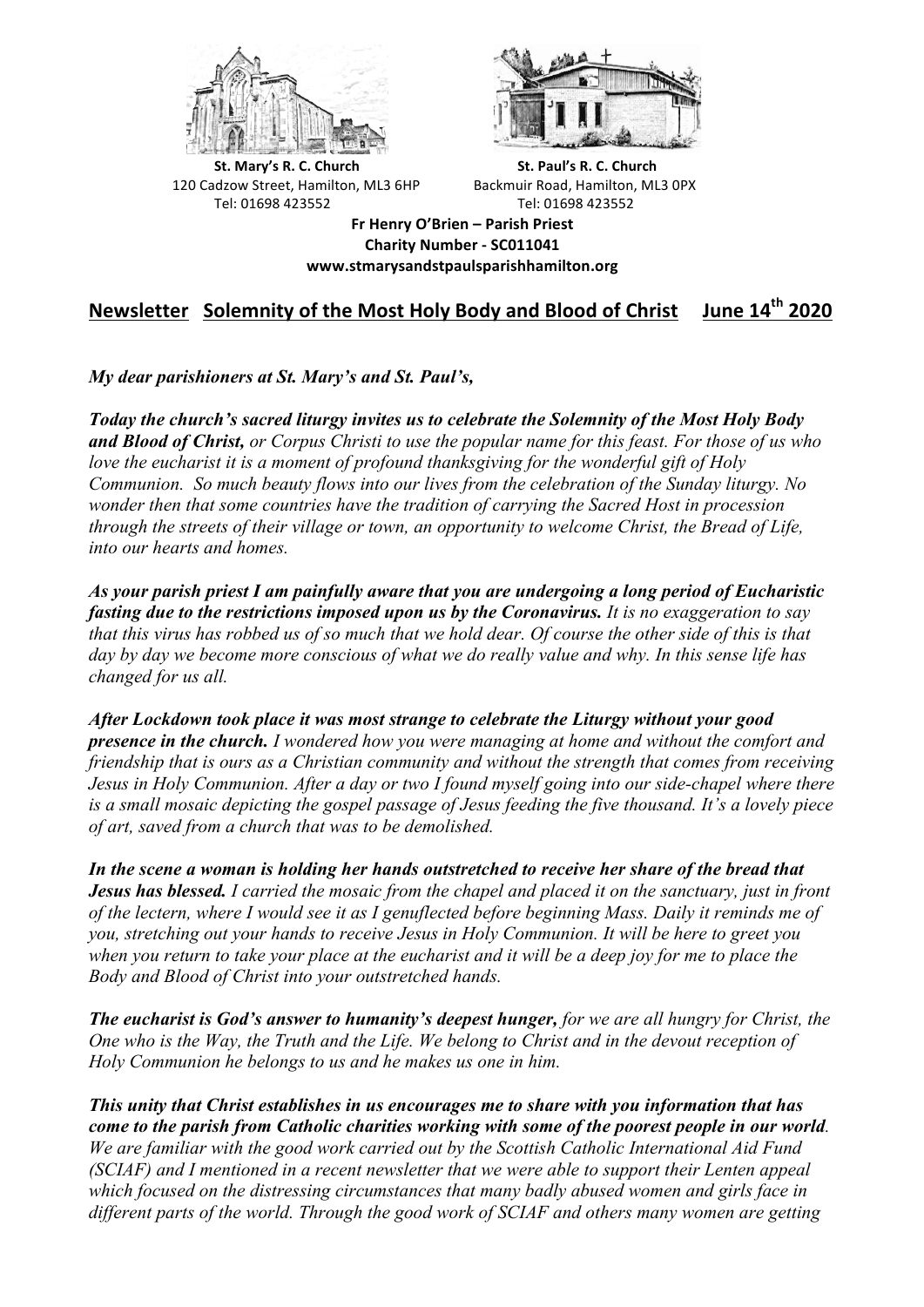*the chance to overcome brutal experiences and build a more secure future for themselves and their children. Our deepest hope is that they will live in safety and flourish.*

*Since then Mary's Meals has written to us to let us know that they are continuing their work of providing a nourishing meal for over one million children each day. Although the schools are closed due to the Coronavirus, the charity has adapted so that food can be collected from a central point and taken home. Without this aid many of the children would not have access to a nourishing meal. Hopefully this meal will help many to survive the present crisis and go on to get a chance at life.*

*Jesuit Missions also sent news of their work in India which, with its massive population of 1.3 billion, has been particularly hard hit, Fr. Peter SJ works with the Yenadi tribal group in Andhra Pradesh. The Yenadi are already amongst the poorest people in India. Their traditional work is to catch rats but Lockdown has meant they cannot earn even this meagre wage. Five thousand of these vulnerable people do not have enough to eat and Jesuit Missions has helped Fr. Peter to buy food to help them through this dangerous time.*

*International Refugee Trust (IRT), a small Catholic charity, has written to say that they are able to continue supporting their children's homes in Uganda, also the St. Therese Hospital in South Sudan, run by the Comboni Sisters, and also their hospitals in Jordan, which provide free treatment to refugees. Sister Elizabeth Chakkiah, the Amman Hospital Head, has said: "Poor refugees come to us every day and we try to do what we can to help them. They are coming from the camps and from all over Jordan. We try to prioritise the childbirth cases, whether they are Caesarean or not. What can they do or where will they go if we don't help them?"*

*Sister Elizabeth's question is both moving and disturbing. I want you to know that the parish has been able to make a little donation to these appeals and these are made in the name of the parishioners at St. Mary's and St. Paul's. So thank you for this.*

*I wanted to share this information with you on the great feast of the Body and Blood of Christ, who comes to us as Bread of Life and who calls us to share life with others. Yes, these are difficult times for us all, but in sharing and caring we will get through this challenge together. In the midst of so much human suffering in our beautiful world let us choose to be life-givers!*

*Finally, I know many of you are wondering when our churches will open their doors again. We may hear something from the Scottish Government this coming Thursday regarding the re-opening of places of worship. It looks as though the re-opening will be gradual and very different to our normal gatherings. As soon as I receive definite information then I will give the details on the parish website.*

*You will be in my thoughts and prayers as I celebrate the liturgy of Corpus Christi this Sunday and offer the Mass for all who belong to St. Mary's and St. Paul's; may the Lord continue to strengthen and bless you in these days. Father O'Brien*

#### \*\*\*\*\*\*\*\*\*\*\*\*\*\*\*\*\*\*\*\*\*\*\*\*\*\*\*\*\*\*\*

**The Bishops of Scotland** have written a Pastoral Letter to the Catholic Community expressing their prayers and good wishes and it can be located on their website: www.bcos.org.uk

**Children's Liturgy Resources** for Trinity Sunday: https//youtu.be/tYYdM5uUDGI

\*\*\*\*\*\*\*\*\*\*\*\*\*\*\*\*\*\*\*\*\*\*\*\*\*\*\*\*\*\*\*\*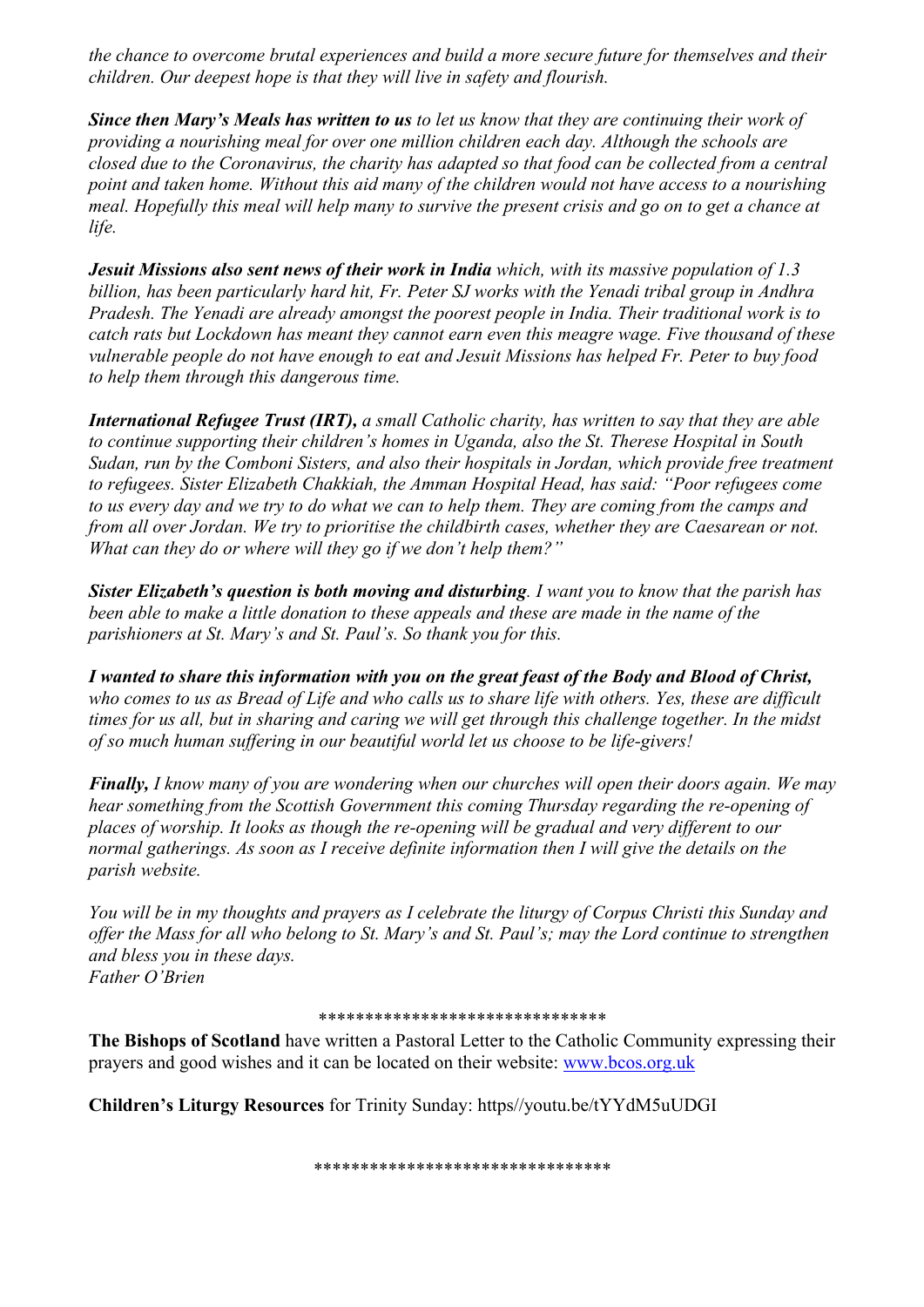**Let me share with you the names of those who have died during these weeks when we have been unable to gather for Mass:**

John Boyce James Donnelly, Mary Teresa Lees, Silvio (Steve) Ferri, Tess McMahon, Helen Brown, Margaret McCluskey, James McDougall, John Henderson, Tom O'Brien, James McMenemy, Frances Murphy, Brian Porteous, Susan McAteer, Margaret Boyd, Julia (Sheila) O'Neill Stephen Mann William McKane *(funeral service on Monday at 11am)* Jane Kane *(funeral service on Tuesday at 1pm)*

I know you will remember these men and women in your prayers and also their families, who said farewell to a loved one in the most difficult of circumstances. It is painful not to have the beauty of the Requiem Mass in the church and the comfort and strength that comes from the good presence of family and friends and neighbours.

**Special Remembrance:** Christopher Neville (former depute head-teacher at St. Andrew's, East Kilbride), Jan Pelosi, John McGuire, Margaret Duffy, Tommy Maxwell, Angelina Di Marco, Ida Maxwell, Hugh and Mary Robertson, Patricia and James Connor.

# **\*\*\*\*\*\*\*\*\*\*\*\*\*\*\*\*\*\*\*\*\*\*\*\*\*\*\*\*\*\*\*\*\*\*\*\*\***

### **A Greeting to the Communities at St. Mary's and St. Paul's Primary Schools**

### *My dear friends at St. Mary's and St. Paul's Primary Schools,*

You are often in my thoughts and prayers, especially when I celebrate Holy Mass each morning in St. Mary's Church or St. Paul's Church. I can tell you that Cadzow Street and Backmuir Road have become very quiet without you coming and going from school. I miss your joyful presence very much.

I have always looked forward to those special days when you walked from school to church so that we could celebrate Mass together. The parishioners and I looked forward to seeing you, from Primary 1 to Primary 7, accompanied by your teachers and the support staff. I cannot tell you how special it is for me as your parish priest to look out at you from the altar and to see the whole community gathered for Mass. It is a wonderful sight!

We are always at our very best when we gather together around the altar with Jesus, who loves each one of us very much. I miss hearing your voices reading the Holy Scriptures and saying your prayers and I miss very much listening to your wonderful singing. A day without music is like a day without sunshine!